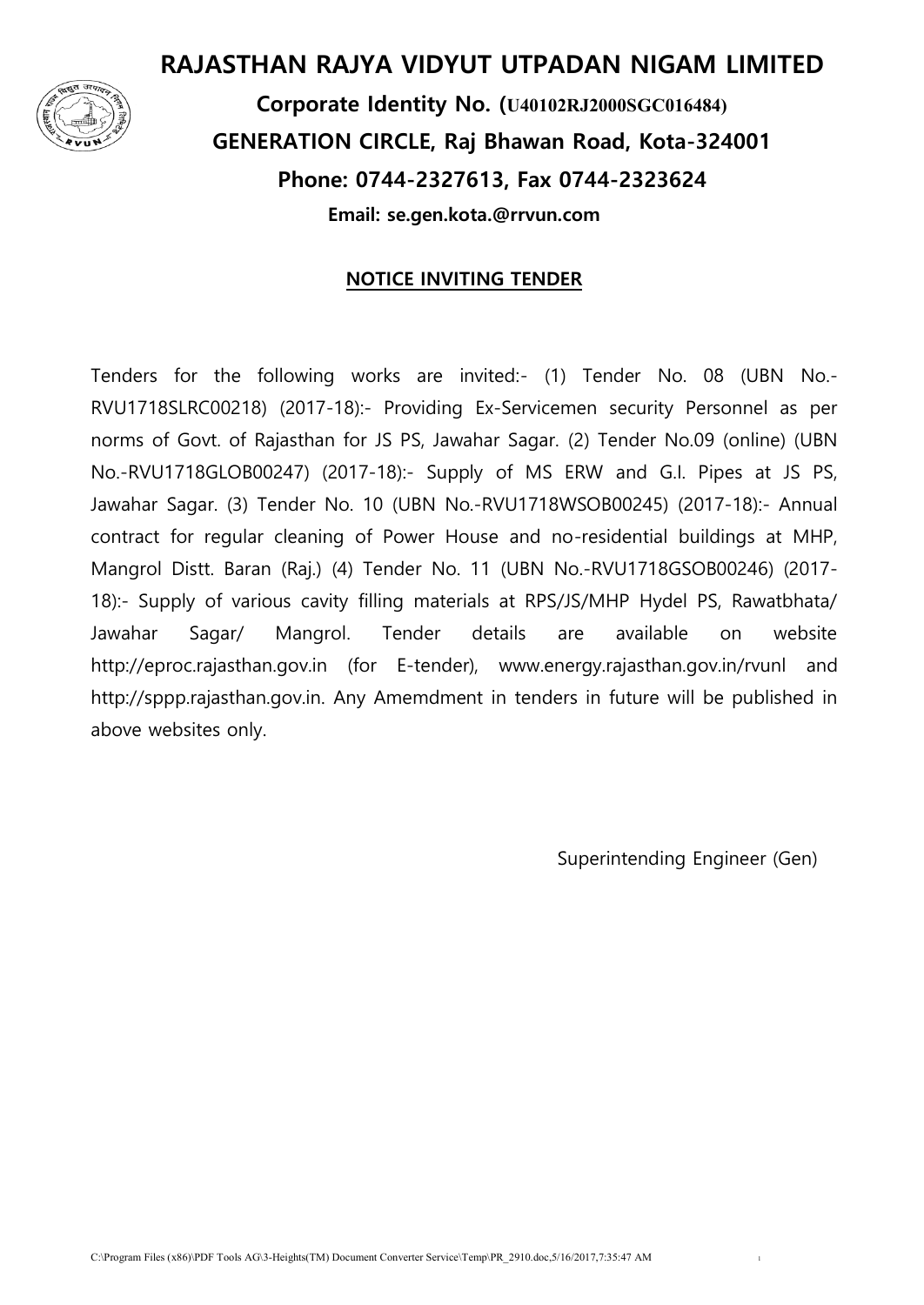# **(For website) RAJASTHAN RAJYA VIDYUT UTPADAN NIGAM LIMITED Corporate Identity No. (U40102RJ2000SGC016484) GENERATION CIRCLE, Raj Bhawan Road, Kota-324001 Phone: 0744-2327613, Fax 0744-2323624 Email: se.gen.kota.@rrvun.com**

#### **NOTICE INVITING E-TENDER**

Superintending Engineer (Gen.), Kota on behalf of Rajasthan Rajya Vidyut Utpadan Nigam Ltd. invites online tender for e-procurement through website http://eproc.rajasthan.gov.in from bidders of following works. Details of tender and qualifying requirement are available on departemental website [www.rvunl.com](http://www.rvunl.com/) and tender can be downloaded / sumitted on e-procurement website http://eproc.rajasthan.gov.in

|            |                                                                                | Estimated | Tender  | Earnest |
|------------|--------------------------------------------------------------------------------|-----------|---------|---------|
| NIT No.    | Particulars.                                                                   | cost      | cost    | Money   |
| 09/2017-18 | Supply of MS ERW and G.I. Pipes at JS PS, Jawahar Sagar<br>Distt. Bundi(Raj.). | 12.66 Lac | $500/-$ | 25320/- |

#### **TENDER EVENT**

| Sr. No. | SCHEDULE OF DATE & TIME                                 | DATE       | time       |
|---------|---------------------------------------------------------|------------|------------|
|         | Start Date & Time for Downloading the TENDER DOCUMENTS. | 16.05.2017 | 11.00 Hrs. |

C:\Program Files (x86)\PDF Tools AG\3-Heights(TM) Document Converter Service\Temp\PR\_2910.doc,5/16/2017,7:35:47 AM <sup>2</sup>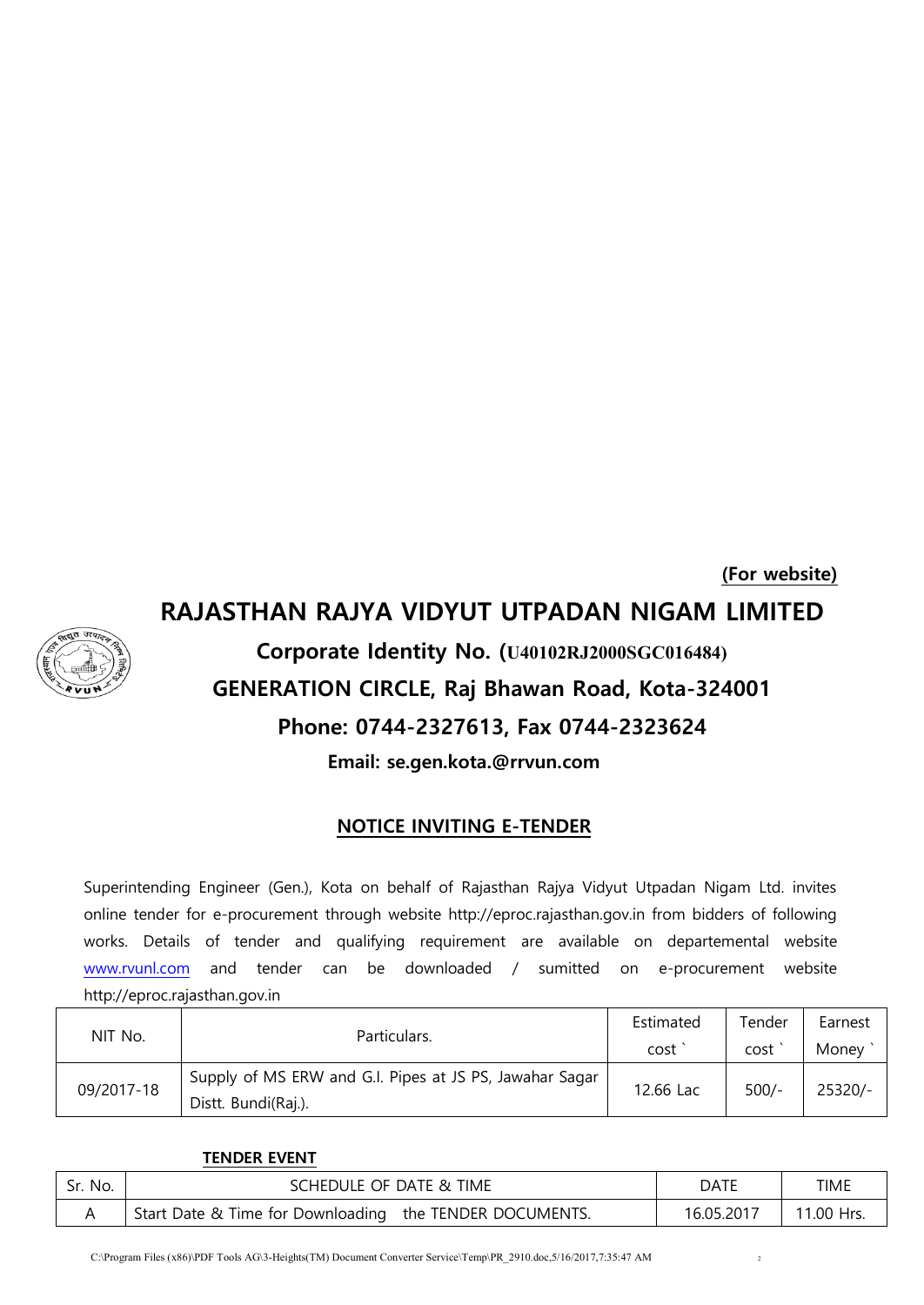| B  | Start Date & Time for ONLINE SUBMISSION OF TENDER                        | 16.05.2017 | 13.00 Hrs. |
|----|--------------------------------------------------------------------------|------------|------------|
| C  | Last Date & Time for Downloading the TENDER DOCUMENTS                    | 31.05.2017 | 15.00 Hrs. |
| D  | Last Date & Time for ONLINE SUBMISSION OF TENDER                         | 31.05.2017 | 17.00 Hrs. |
| E. | Last Date & Time for Submission of DDs against Tender Document           | 01.06.2017 | 17.00 Hrs. |
|    | Cost, Tender Processing Fee & EMD in physical form. (All the three DD    |            |            |
|    | must be deposited in the office of SE (Gen.), RB Road, Kota.)            |            |            |
| F  | Date and time & Place for online opening of Technical Bid (In the office | 02.06.2017 | 15.30 Hrs. |
|    | of SE(Gen.), RRVUNL, Kota).                                              |            |            |

#### **Note:-**

- 1. All bidders are mandated to get enrolled on the e-procurement portal http://eproc.rajasthan.gov.in in order to download the tender documents & other particulars in the subsequent bidding process.
- 2. The tenderer shall deposit the tender processing fee Rs. 500/- is to be paid in form of bank DD, paybale in favour of MD, RISL, Jaipur (Payable at Jaipur) where as tender cost & EMD has to be paid in form of crossed demand draft/bankers cheque payable at Kota in favour of AAO (Gen.), RRVPNL, Kota and must be submitted in the office of the Superintending Engineer (Gen.), RRVUNL, R.B. Road, Kota.
- 3. Any Corrigendum/amendment, if any will be issued on RRVUNL website i.e. www.rvunl.com

**Superintending Engineer (Gen) RRVUNL, Kota.**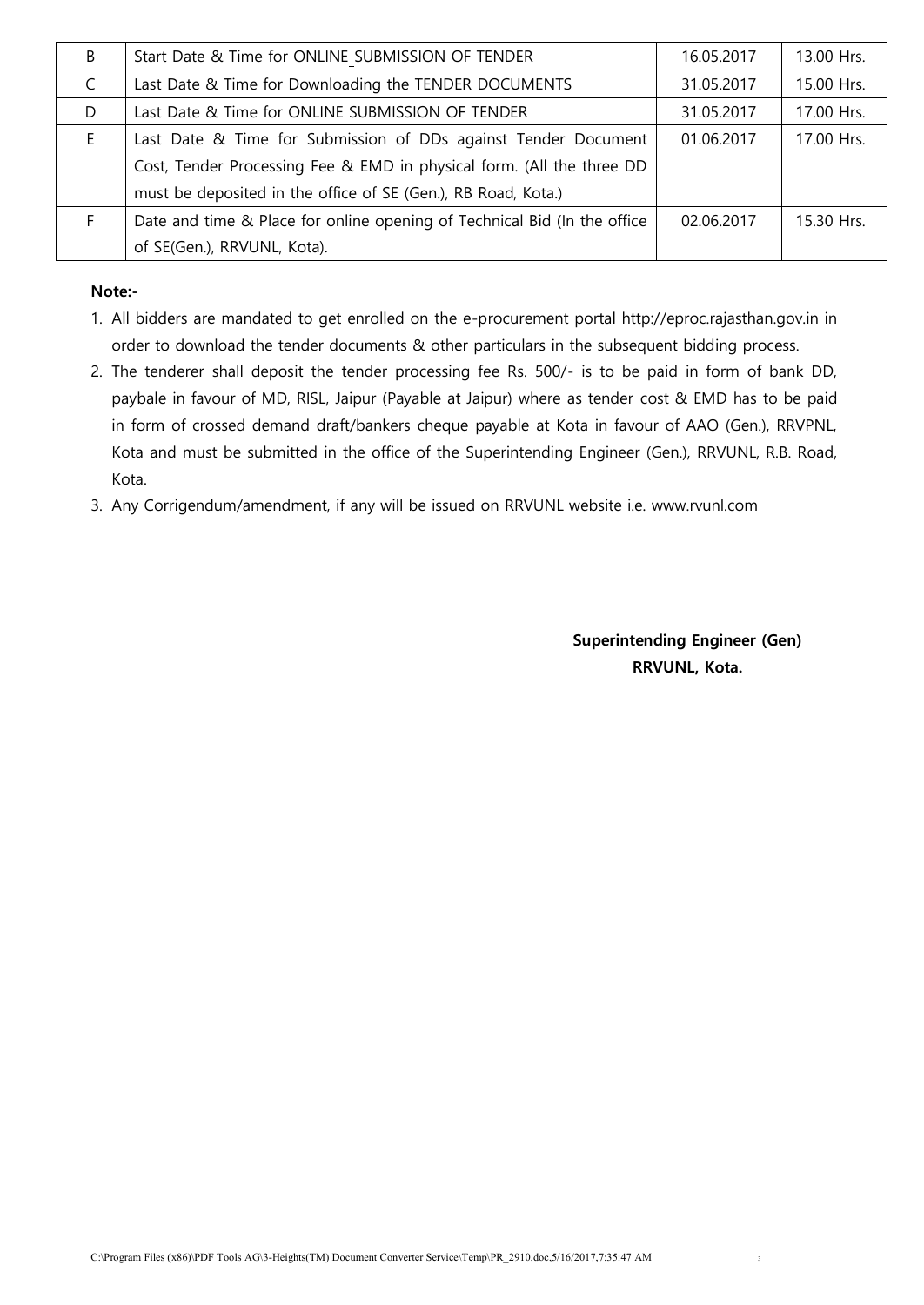# **¼lekpkj i= gsrq½ jktLFkku jkT; fo|qr mRiknu fuxe fyfeVsM**



**dkWjiksjsV vkbZMsUfVVh uEcj ¼lh-vkbZ-,u-½ & U40102RJ2000SGC016484**

**¼mRiknu o`r½ jktHkou ekxZ] dksVk& 324001 Qksu ua- 0744&2327613] QsDl ua- 0744&2323624**

## **fufonk vkea=.k lwpuk**

**fuEufyf[kr dk;ksZ gsrq fufonk,¡ vkeaf=r dh tkrh gS%** (1) **fufonk la[;k%& 08** (UBN No.-RVU1718SLRC00218) **¼2017&18½ ts,l ikoj LVs"ku tokgj lkxj esa flD;ksfjfV xkMZ jktLFkku ljdkj ds fu;ekuqlkj yxkus gsrqA** (2) **fufonk la[;k%& 09 ¼vkWuykbZu½** (UBN No.-RVU1718GLOB00247) **¼2017&18½ ts,l ikoj LVs"ku tokgj lkxj esa ,e-,l-bZ-vkj-MCy;w- ,.M th-vkbZ ikbIl dh vkiwfrZA** (3) **fufonk la[;k%&10** (UBN No.-RVU1718WSOB00245) **¼2017&18½ ,e,pih] ekaxjksy esa lQkbZ dk;ZA** (4) **fufonk la[;k%& 11** (UBN No.- RVU1718GSOB00246) **¼2017&18½ vkjih,l ih,l] ts,l ih,l] ,e,pih ekaxjksy esa osfj;l dsohVh fQfyax esVsfj;y dh vkiwfrZA fufonk fooj.k osclkbV** http://eproc.rajasthan.gov.in **¼bZ&fufonk gsrq½]** www.energy.rajasthan.gov.in/rvunl **,oa** http://sppp.rajasthan.gov.in **Ikj miyC/k gSA Hkfo'; esa fufonkvksa esa fdlh Hkh izdkj dk la"kks/ku gksus ij mijksDr osclkbV~l ij gh izsf'kr fd;k tkosxkA** 

> **v/kh{k.k vfHk;Urk ¼mRiknu o`r½**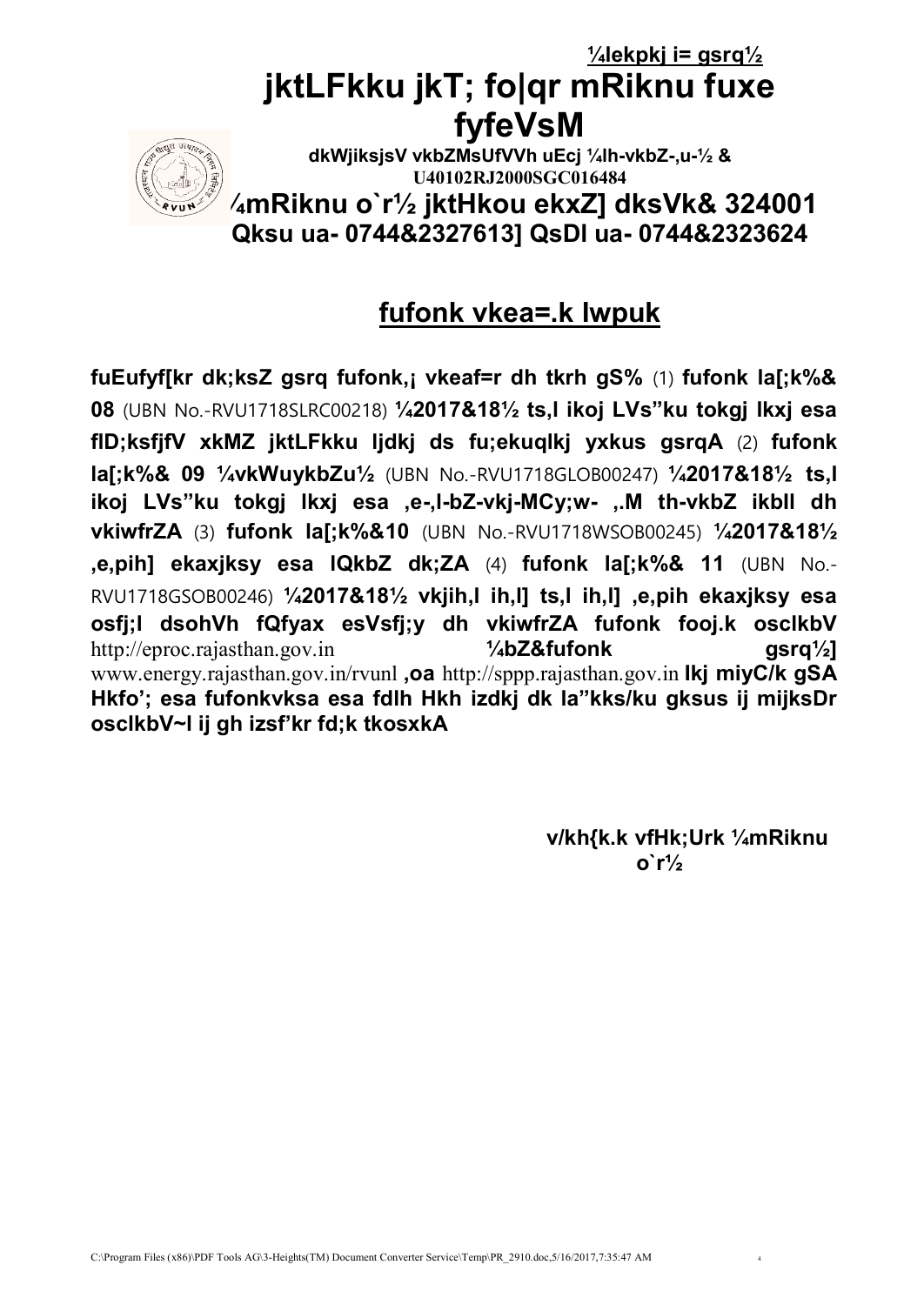**¼osclkbV gsrq½**

# **jktLFkku jkT; fo|qr mRiknu fuxe fyfeVsM**



**dkWjiksjsV vkbZMsUfVVh uEcj ¼lh-vkbZ-,u-½ & U40102RJ2000SGC016484**

### **¼mRiknu o`r½ jktHkou ekxZ] dksVk& 324001 Qksu ua- 0744&2327613] QsDl ua- 0744&2323624**

## **fufonk vkea=.k lwpuk**

**fufonk la[;k 10@2017&18] 11@2017&18 ds fy, bl dk;kZy; }kjk fuEufyf[kr lkeku [kjhnus@dk;ksZa gsrq izfrf'Br@ vuqHkoh@l{ke fufonknkrkvksa ls eksgjcUn fufonk;sa vkeaf=r dh tkrh gSa tks fd [kqyus dh frfFk ds ,d fnu iwoZ 3-00 ih- ,e cts rd bl dk;kZy; esa igaqp tkuh pkfg, ,oa [kqyus ds fnu] 3-30 ih- ,e cts rd mifLFkr fufonknkrkvksa ds le{k [kksyh tkosxhA**

**fufonk la[;k 10@2017&18] 11@2017&18 ds fy, fufonk izi= bl dk;kZy; ls fufonk [kqyus ls ,d fnol iwoZ 1-00 ih- ,e rd fufonk jkf"k udn@fMekaM Mªk¶V tek djkus ij izkIr fd;s tk ldsaxsA mDr jkf"k lgk;d ys[kkf/kdkjh ¼mRiknu½] jktLFkku jkT; fo|qr izlkj.k fuxe fyfeVsM] dksVk dks udn@fMekaM Mªk¶V }kjk ns; gksxhA euhvkMZj o pSd Lohdk;Z ugha gSaA fufonk izi= [kjhnuk rFkk /kjksgj jkf"k tek djkuk vko";d gSA fcuk /kjksgj jkf"k dh fufonk;sa Lohdkj ugha gksaxhA /kjksgj jkf"k dk fooj.k lafonk fyQkQs ij vafdr djuk vR;ko";d gS vU;Fkk fufonk ugha [kksyh tkosxhA /kjksgj jkf"k fMekaM Mªk¶V@cSadlZ psd }kjk gh Lohdk;Z gksxhA**

| fufonk<br>la[;k] | fooj.k                                                                                               | vuqekfu<br>r ykxr<br>$\frac{1}{4}$ $\frac{1}{2}$ | fufon<br>k<br>"kqY<br>d<br>$\frac{1}{4}$ $\frac{1}{2}$ | /kjksgj<br>jkf"k<br>$\frac{1}{4}$ $\frac{1}{2}$ | fufonk@bZ<br>-vks-vkbZ<br>izklr djus<br>dh frfFk | fufonk<br>[kqyus dh<br>frfFk |
|------------------|------------------------------------------------------------------------------------------------------|--------------------------------------------------|--------------------------------------------------------|-------------------------------------------------|--------------------------------------------------|------------------------------|
| 08@2017<br>&18   | ts,I ikoj LVs"ku tokgj<br>Ikxj esa fID;ksfjfV<br>xkMZ jktLFkku ljdkj<br>ds fu;ekuqlkj yxkus<br>gsrqA | 56-56<br>yk[k                                    | &                                                      | &                                               | 26@05@20<br>17                                   | 26@05@2<br>017               |
| 09@2017<br>&18   | ts,I ikoj LVs"ku tokgj<br>lkxj esa ,e-,l-bZ-vkj-<br>MCy;w- ,.M th-vkbZ<br>ikbll dh vkiwfrZA          | 12-66<br>yk[k                                    | 500@<br>&                                              | 25320<br>@&                                     | 31@05@20<br>17                                   | 02@06@2<br>017               |
| 10@2017<br>&18   | e,pih] ekaxjksy esa,<br>IQkbZ dk;ZA                                                                  | $1 - 86$<br>yk[k                                 | 200@<br>&                                              | 3720@<br>&                                      | 29@05@20<br>17                                   | 30@05@2<br>017               |
| 11@2017<br>&18   | vkjih,l ih,l] ts,l ih,l]<br>,e,pih ekaxjksy esa<br>osfj;l dsohVh fQfyax<br>esVsfj;y dh vkiwfrZA      | $3 - 00$<br>yk[k                                 | 200@<br>&                                              | 6000@<br>&                                      | 29@05@20<br>17                                   | 30@05@2<br>017               |

**fufonk la[;k 09@2017&18 f}Hkkx bZ &fufonk gSa ftldh lwpuk** [http://eproc.rajasthan.gov.](http://eproc.rajasthan.gov/) **ij miyC/k gSA ikVZ&, ¼VsDuks&dkWef"kZ;y fcM½ esa l{kerk o dk;kZuqHko fooj.k lEcaf/kr nLrkost@izek.k i= ,oa ikVZ&ch ¼izkbl fcM½ esaaaaaaa ewY; fufonk gksxhA fufonk [kqyus dh frfFk dks ikVZ&, ¼VsDuks& dkWef"kZ;y fcM½ [kksyh tkosxh ,oa ikVZ&ch ds [kqyus dh frfFk ckn esa lwfpr dh tkosxhA ihD;wvkj dk fooj.k**  http://sppp.rajasthan.gov.in **Ikj miyC/k gSA**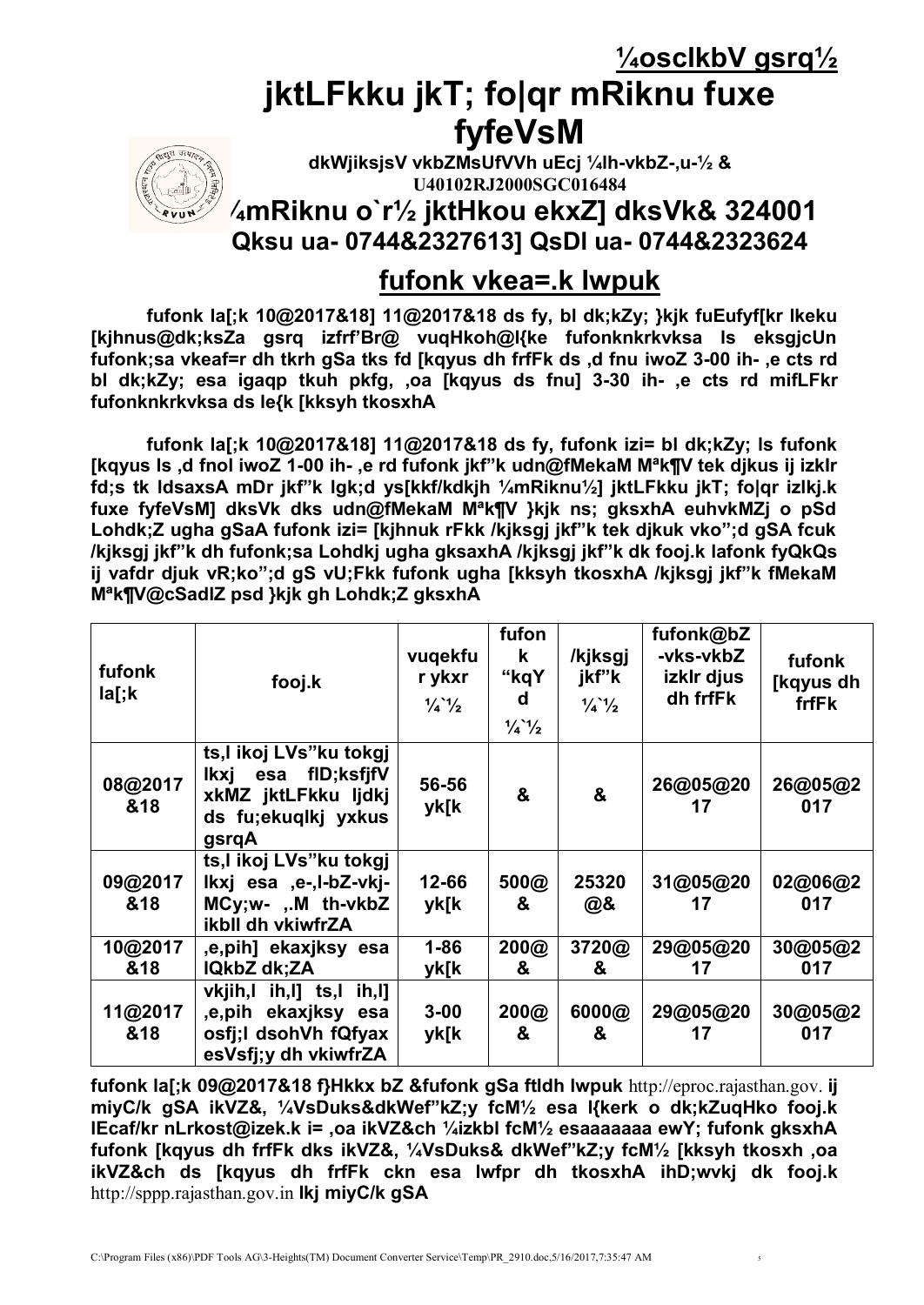**ts,l ikoj LVs"ku tokgj lkxj esa 53 ua- flD;ksfjfV xkMZ jktLFkku ljdkj ds fu;ekuqlkj yxkus gsrq fufonk la[;k 08@2017&18 }kjk 26-05-2017 rd ,Dlizs"ku vkWQ bUVªLV ekaxs x, gSA** 

**;g fufonk lwpuk** www.rvunl.com ,oa http://sppp.rajasthan.gov.in **Ikj Hkh miyC/k gSA**

**fufonk [kqyus dh frfFk esa foLrkj gksus dh dksbZ lwpuk dsoy osclkbV** www.rvunl.com **ij izdkf"kr dh tkosxhA** 

**v/kh{k.k vfHk;Urk ¼mRiknu o`r½ &&&&&&&&&&&&&&&&&&&&&&&&&&&&&&&&&&&&&&&&&&&&&&&&&&&&&&& &&&&&&&&&&&&&&&&& izdkf"kr u fd;k tkosA**

> **¼ba- th-ds- f=osnh½ v/kh{k.k vfHk;Urk ¼mRiknu o`r jk-jk-fo-m-fudksVk½**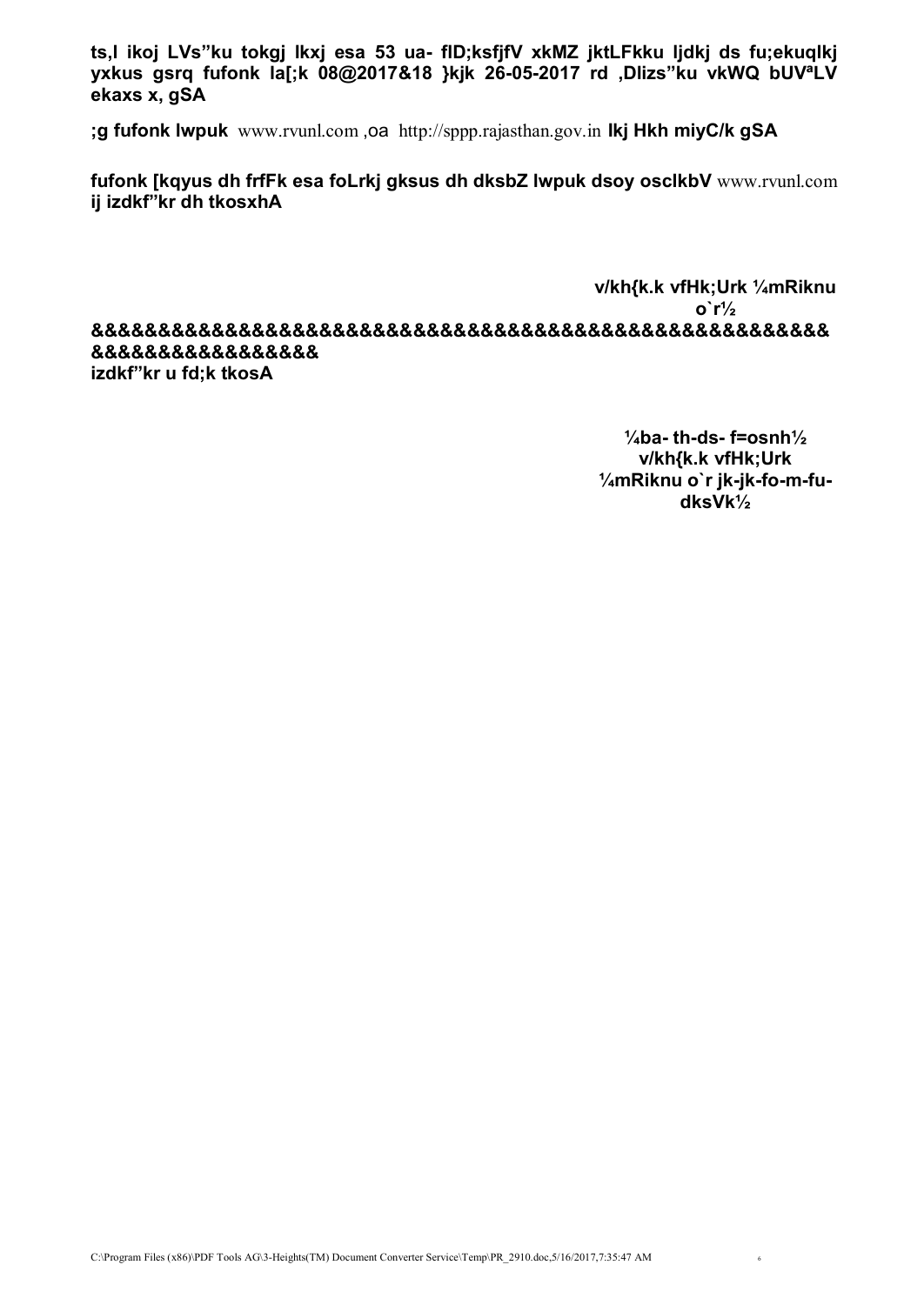# **RAJASTHAN RAJYA VIDHYUT UTPADAN NIGAM LIMITED Corporate Identity No. (U40102RJ2000SGC016484) GENERATION CIRCLE, Raj Bhawan Road, Kota-324001 Phone: 0744-2327613, Fax 0744-2323624**

#### **: NOTICE INVITING TENDERS:**

Sealed Tenders are invited for TN No. 10/2017-18, 11/2017-18 from reputed/ experienced/authorized tenderers for the supply of the following materials/works. The tenders must reach in this office up to 3.00 P.M. on the date given as under and bids will be opened on the date at 3.30 P.M. given as under in the presence of such tenders who wish to be present.

The tender documents of NIT No. 10/2017-18, 11/2017-18 can be received from this office one day prior of its opening on payment of tender cost through DD or CASH as given below in favour of the Asstt. Accounts Officer (Gen.), RRVPNL, Kota. The cheques / money orders will not be accepted. No tender will be accepted without earnest money The details of tender cost and Earnest Money are necessary to be mentioned on the Cover Envelope of the tender else tender will not be opened.

NIT No. 09/2017-18 is online tender for e-procurement through website [http://eproc.rajasthan.gov.](http://eproc.rajasthan.gov/) Details of tender and qualifying requirement are available on departemental website www.rvunl.com and tender can be downloaded / submitted on e-procurement website http://eproc.rajasthan.gov.in

| NIT No.    | Particulars.                                                                                                                                     | Estimated<br>cost <sup>'</sup> | Tender<br>cost' | Earnest<br>Money ` | Date of<br>receiving<br>tender/EOI | Date of<br>opening |
|------------|--------------------------------------------------------------------------------------------------------------------------------------------------|--------------------------------|-----------------|--------------------|------------------------------------|--------------------|
| 08/2017-18 | Providing Ex-Servicemen security<br>Personnel as per norms of Govt. of<br>Rajasthan for JS PS, Jawahar Sagar.                                    | 56.56 Lac                      |                 |                    | 26.05.2017                         | 26.05.2017         |
| 09/2017-18 | Supply of MS ERW and G.I. Pipes<br>at JS PS, Jawahar Sagar.                                                                                      | 12.66 Lac                      | $500/-$         | 25320/-            | 31.05.2017                         | 02.06.2017         |
| 10/2017-18 | Annual<br>for<br>regular<br>contract<br>cleaning of Power House and no-<br>buildings<br>residential<br>MHP,<br>at<br>Mangrol Distt. Baran (Raj.) | 1.86 Lac                       | $200/-$         | $3720/-$           | 29.05.2017                         | 30.05.2017         |
| 11/2017-18 | filling<br>Supply of various cavity<br>materials at RPS/JS/MHP Hydel PS,<br>Rawatbhata/<br>Jawahar<br>Sagar/<br>Mangrol                          | 3 Lac                          | $200/-$         | $6000/-$           | 29.05.2017                         | 30.05.2017         |